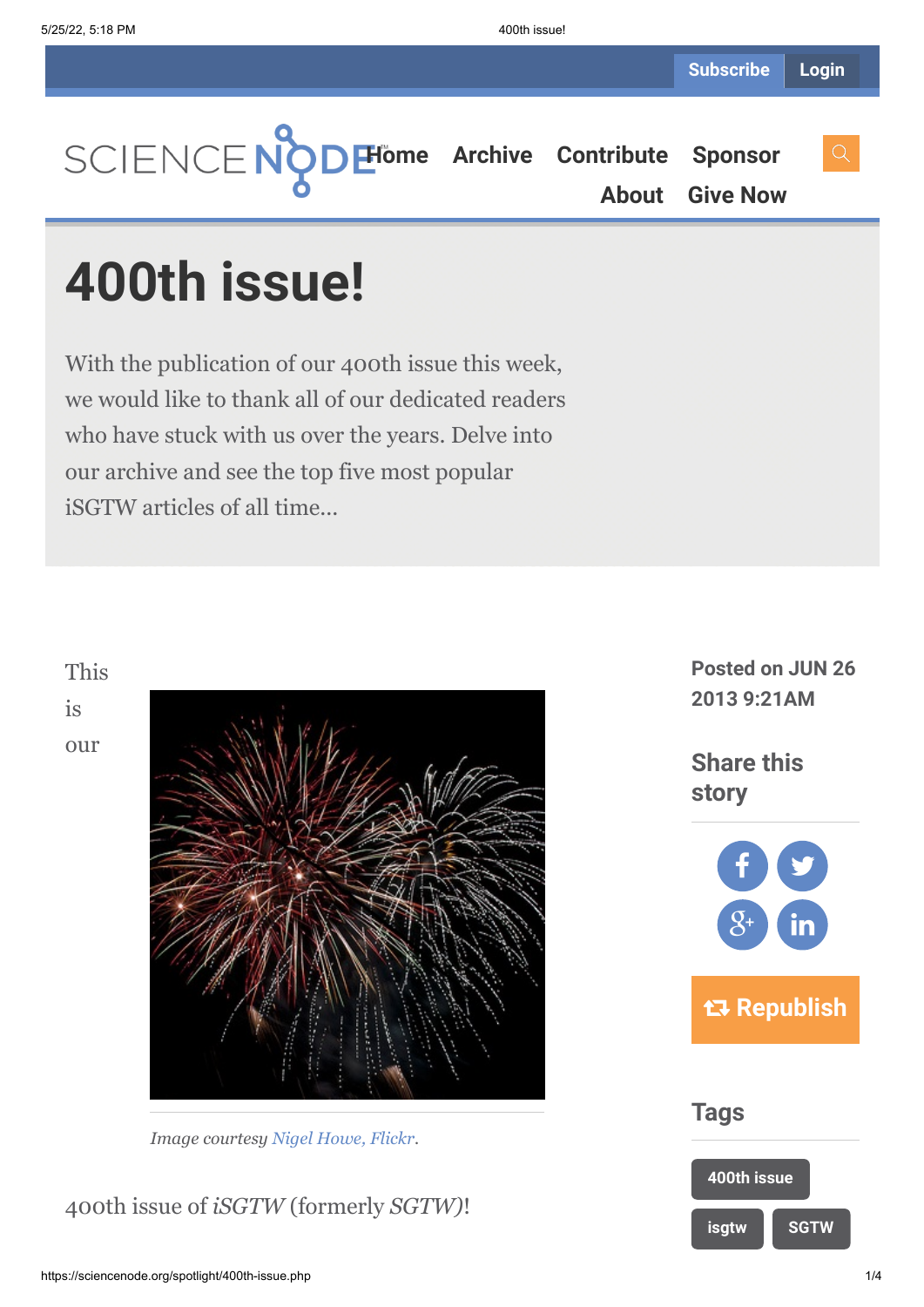*Science Grid this Week* (*SGTW*) was founded way back in April 2005, at [Fermilab](http://www.fnal.gov/), with the goal of working to inform the grid community and interested public about the people and projects involved in US grid computing and the science that relies on it. Just over a year and a half later, in November 2006, the publication went international, becoming *iSGTW.* The publication has also since broadened its coverage to include cloud computing, HPC, big data, and volunteer computing.

Today, *iSGTW* is based jointly at [CERN](http://home.web.cern.ch/) and [Indiana University,](http://www.indiana.edu/) and it is funded by organizations in the US and Europe. In the US, it is funded through [the National Science Foundation.](http://www.nsf.gov/) In Europe, it is funded by the European [Commission's Information Society and Media](http://ec.europa.eu/dgs/connect/) [Directorate-General, through the e-ScienceTalk](http://www.e-sciencetalk.org/) project.

You can visit the *iSGTW* archive, [here](http://www.isgtw.org/archive). And you still read SGTW stories on the old site, [here](http://www.interactions.org/sgtw/pages/archive.html).

You also might be interested in seeing *iSGTW*'s top five most popular articles of all time. These are listed below:

- 1. [Research Report Turning the microscope inwards: Studying scientific software](http://www.isgtw.org/feature/research-report-turning-microscope-inwards-studying-scientific-software-ecosystems) ecosystems
- 2. [CERN lends a hand to the origin of life](http://www.isgtw.org//feature/cern-lends-hand-origin-life)
- 3. [Virtual atom smasher in LHC@Home](http://www.isgtw.org/feature/virtual-atom-smasher-lhchome)
- 4. [Accelerate physics with your own computer](http://www.isgtw.org/feature/accelerate-physics-your-own-computer)
- 5. [Museum brings prehistoric animals back to life](http://www.isgtw.org/visualization/museum-brings-prehistoric-animals-back-life)

Finally, we would like to thank all of our dedicated readers who have stuck with us over the years, as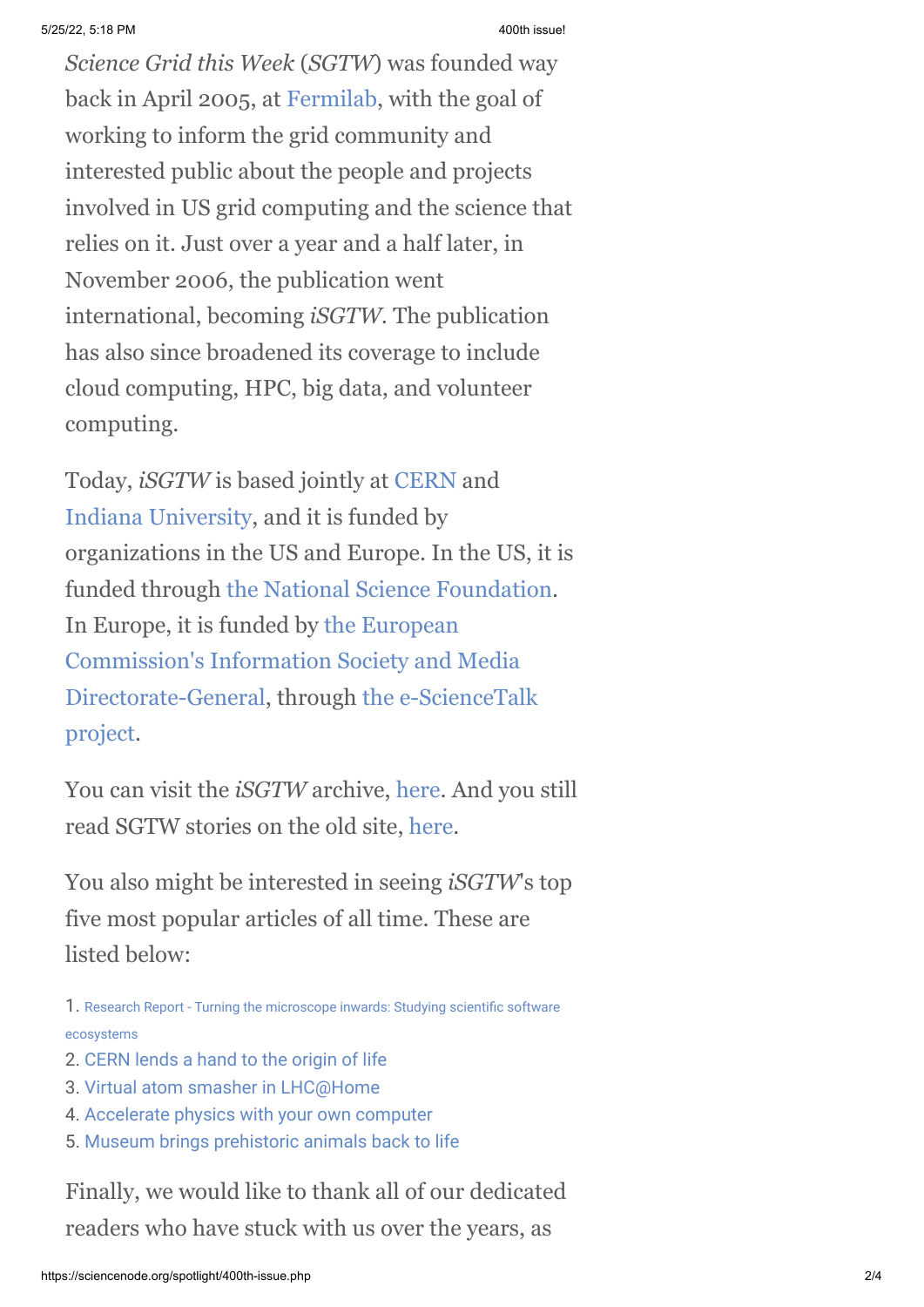well as all of those who have contributed to *iSGTW*. We hope you will continue to enjoy *iSGTW* long into the future.

In case you aren't already signed up, you can subsrcibe to our free weekly e-newsletter, [here](http://www.isgtw.org/user/subscribe).

*- Andrew Purcell*



**[Tech trends](https://sciencenode.org/archive/?year=2016&category=Advanced%20computing&category=Research%20networks&category=Big%20data&category=Tech%20trends)**

**GIVE NOW** 

into Science Node in 2015. We are incredibly grateful.